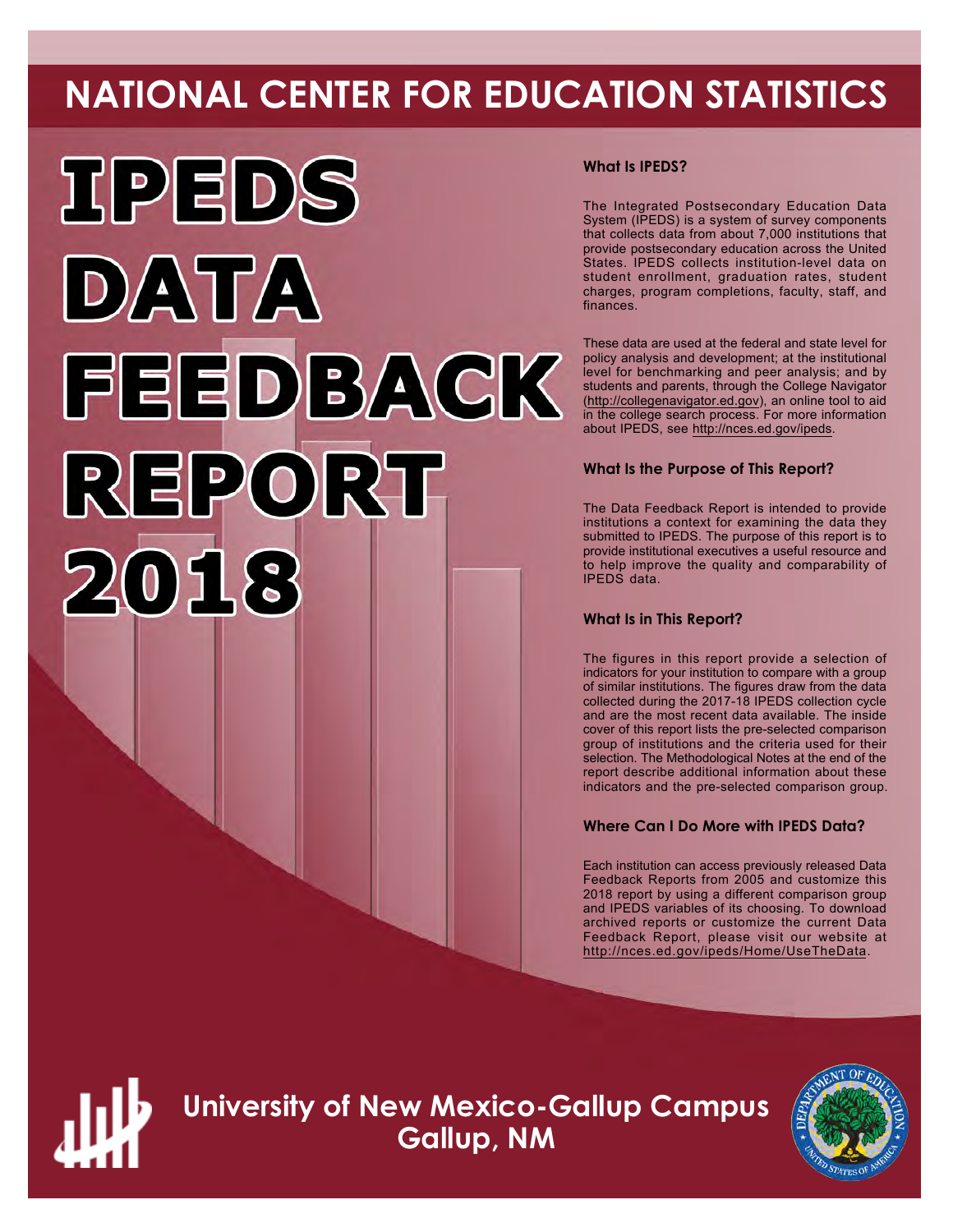# **COMPARISON GROUP**

Comparison group data are included to provide a context for interpreting your institution's statistics. If your institution did not define a custom comparison group for this report by July 13, 2018 NCES selected a comparison group for you. (In this case, the characteristics used to define the comparison group appears below.) The Customize Data Feedback Report functionality on the IPEDS Data Center at this provided link [\(http://nces.ed.gov/ipeds/datacenter/\)](http://nces.ed.gov/ipeds/datacenter/) can be used to reproduce the figures in this report using different peer groups.

Using some of your institution's characteristics, a group of comparison institutions was selected for you. The characteristics include Associate's Colleges: Mixed Transfer/Career & Technical-High Traditional, public and enrollment of a similar size. This comparison group includes the following 30 institutions:

- Aiken Technical College (Graniteville, SC)
- Alabama Southern Community College (Monroeville, AL)
- Bay de Noc Community College (Escanaba, MI)
- Blue Ridge Community College (Flat Rock, NC)
- Carteret Community College (Morehead City, NC)
- Central Maine Community College (Auburn, ME)
- Community College of Beaver County (Monaca, PA) Gogebic Community College (Ironwood, MI)
- Hawaii Community College (Hilo, HI)
- Haywood Community College (Clyde, NC)
- Hibbing Community College (Hibbing, MN)
- Hopkinsville Community College (Hopkinsville, KY)
- Jefferson Davis Community College (Brewton, AL)
- Kauai Community College (Lihue, HI)
- Kirtland Community College (Roscommon, MI)
- North Arkansas College (Harrison, AR)
- North Central State College (Mansfield, OH)
- Quinebaug Valley Community College (Danielson, CT)
- Roanoke-Chowan Community College (Ahoskie, NC)
- Salem Community College (Carneys Point, NJ)
- Sampson Community College (Clinton, NC)
- Seward County Community College (Liberal, KS)
- Southern State Community College (Hillsboro, OH)
- Southern West Virginia Community and Technical College (Mount Gay, WV)
- Southwest Mississippi Community College (Summit, MS)
- Southwestern Oregon Community College (Coos Bay, OR)
- Technical College of the Lowcountry (Beaufort, SC)
- Terra State Community College (Fremont, OH)
- University of Arkansas Community College-Batesville (Batesville, AR)
- University of Arkansas Community College-Morrilton (Morrilton, AR)

#### **The figures in this report have been organized and ordered into the following topic areas:**

| 1) Admissions (only for non-open-admissions schools) | [No charts applicable]                     |                   |
|------------------------------------------------------|--------------------------------------------|-------------------|
| 2) Student Enrollment                                | Fig. 1 and 2                               | Pg.3              |
| 3) Awards                                            | Fig. 3                                     | Pg.3              |
| 4) Charges and Net Price                             | Fig. 4 and $5$                             | Pg. 4             |
| 5) Student Financial Aid                             | Fig. 6, 7, 8 and 9                         | Pg. 4 and 5       |
| 6) Military Benefits*                                | [No charts applicable]                     |                   |
| 7) Retention and Graduation Rates                    | Fig. 10, 11, 12, 13, 14, 15, 16, 17 and 18 | Pg. 5, 6, 7 and 8 |
| 8) Finance                                           | Fig. 19 and 20                             | Pg. 9             |
| 9) Staff                                             | Fig. 21 and 22                             | Pg. 9             |
| 10) Libraries                                        | Fig. 23 and 24                             | Pg. 10            |

\*These figures only appear in customized Data Feedback Reports (DFR), which are available through Use the Data portal on the IPEDS website.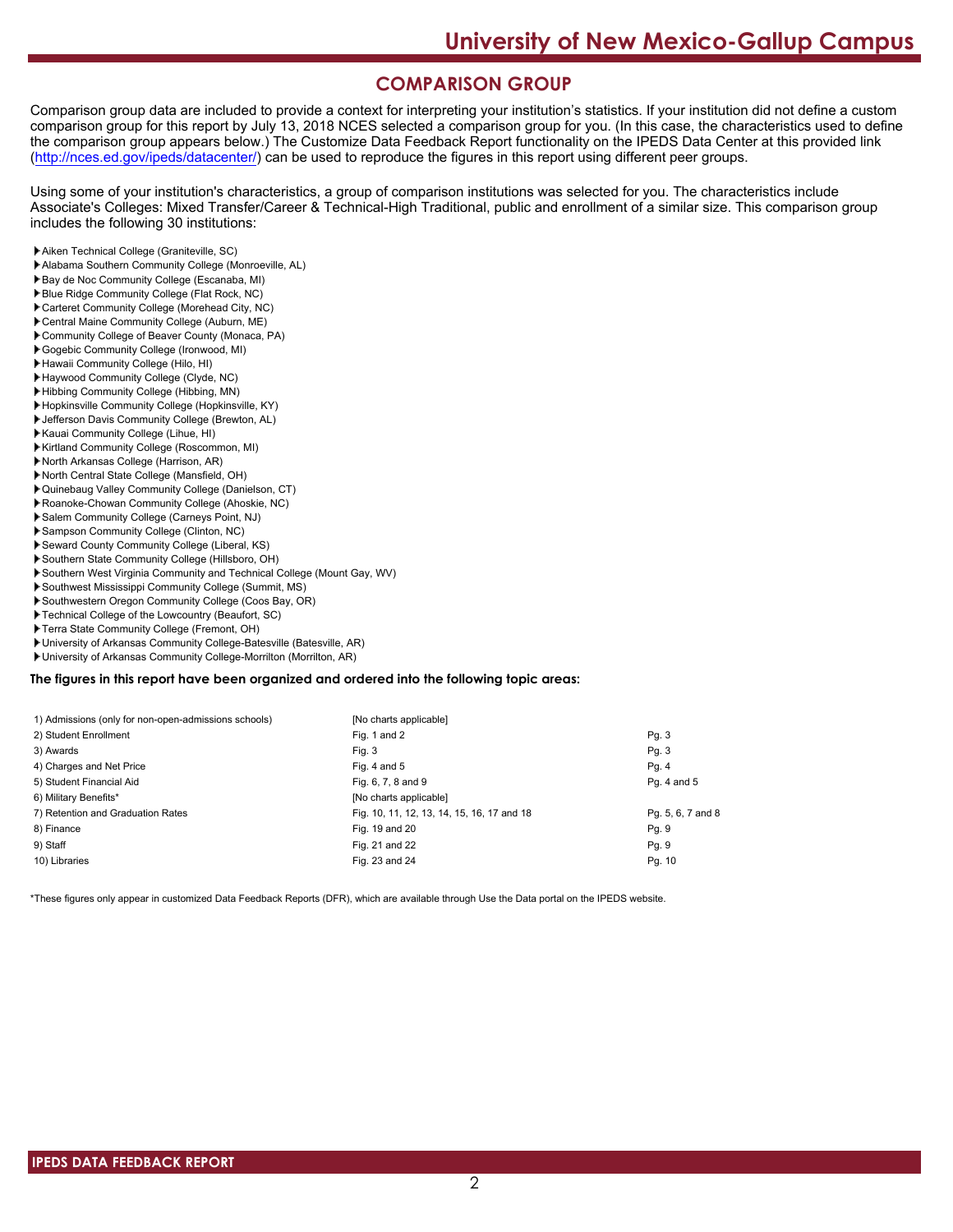



NOTE: For more information about disaggregation of data by race and ethnicity, see the Methodological Notes. Median values for the comparison group will not add to 100%. See "Use of Median Values for Comparison Group" for how median values are determined. N is the number of institutions in the comparison group. SOURCE: U.S. Department of Education, National Center for Education Statistics, Integrated Postsecondary Education Data System (IPEDS): Spring 2018, Fall Enrollment component.

#### **Figure 2. Unduplicated 12-month headcount (2016-17), total FTE enrollment (2016-17), and full- and part-time fall enrollment (Fall 2017)**

#### **Figure 3. Number of subbaccalaureate degrees and certificates awarded, by level: 2016-17**



NOTE: For details on calculating full-time equivalent (FTE) enrollment, see Calculating FTE in the Methodological Notes. N is the number of institutions in the comparison group. SOURCE: U.S. Department of Education, National Center for Education Statistics, Integrated Postsecondary Education Data System (IPEDS): Fall 2017, 12-month Enrollment component and Spring 2018, Fall Enrollment component.



**The Your institution Comparison Group Median (N=30)** NOTE: N is the number of institutions in the comparison group.

SOURCE: U.S. Department of Education, National Center for Education Statistics, Integrated Postsecondary Education Data System (IPEDS): Fall 2017, Completions component.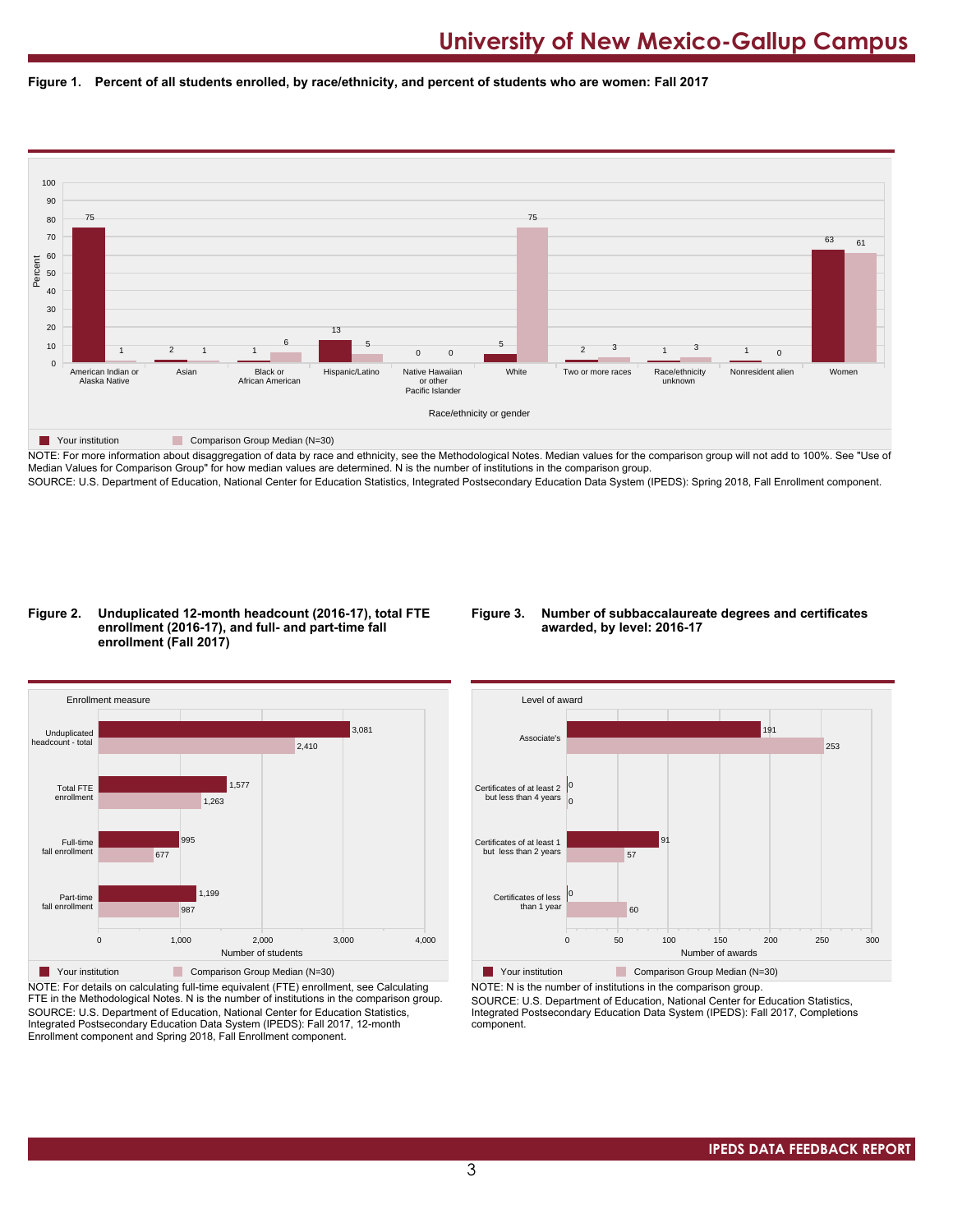**Figure 4. Academic year tuition and required fees for full-time, first-time degree/certificate-seeking undergraduates: 2014-15 to 2017-18**



NOTE: The tuition and required fees shown here are the lowest reported from the categories of in-district, in-state, and out-of-state. N is the number of institutions in the comparison group.

SOURCE: U.S. Department of Education, National Center for Education Statistics, Integrated Postsecondary Education Data System (IPEDS): Fall 2017, Institutional Characteristics component.

**Figure 6. Percent of full-time, first-time degree/certificate-seeking undergraduate students who were awarded grant or scholarship aid from the federal government, state/local government, or the institution, or loans, by type of aid: 2016-17**



NOTE: Any grant aid above includes grant or scholarship aid awarded from the federal government, state/local government, or the institution. Federal grants includes Pell grants and other federal grants. Any loans includes federal loans and other loans awarded to students. For details on how students are counted for financial aid reporting, see Cohort Determination in the Methodological Notes. N is the number of institutions in the comparison group.

SOURCE: U.S. Department of Education, National Center for Education Statistics, Integrated Postsecondary Education Data System (IPEDS): Winter 2017-18, Student Financial Aid component.





NOTE: Average net price is for full-time, first-time degree/certificate-seeking undergraduate students and is generated by subtracting the average amount of federal, state/local government, and institutional grant and scholarship awarded aid from the total cost of attendance. Total cost of attendance is the sum of published tuition and required fees, books and supplies, and the average room and board and other expenses. For details, see the Methodological Notes. N is the number of institutions in the comparison group.

SOURCE: U.S. Department of Education, National Center for Education Statistics, Integrated Postsecondary Education Data System (IPEDS): Fall 2017, Institutional Characteristics component and Winter 2017-18, Student Financial Aid component.





**The Your institution Comparison Group Median** 

NOTE: Any grant aid above includes grant or scholarship aid awarded from the federal government, state/local government, or the institution. Federal grants includes Pell grants and other federal grants. Any loans includes federal loans and other loans awarded to students. Average amounts of aid were calculated by dividing the total aid awarded by the total number of recipients in each institution. N is the number of institutions in the comparison group.

SOURCE: U.S. Department of Education, National Center for Education Statistics, Integrated Postsecondary Education Data System (IPEDS): Winter 2017-18, Student Financial Aid component.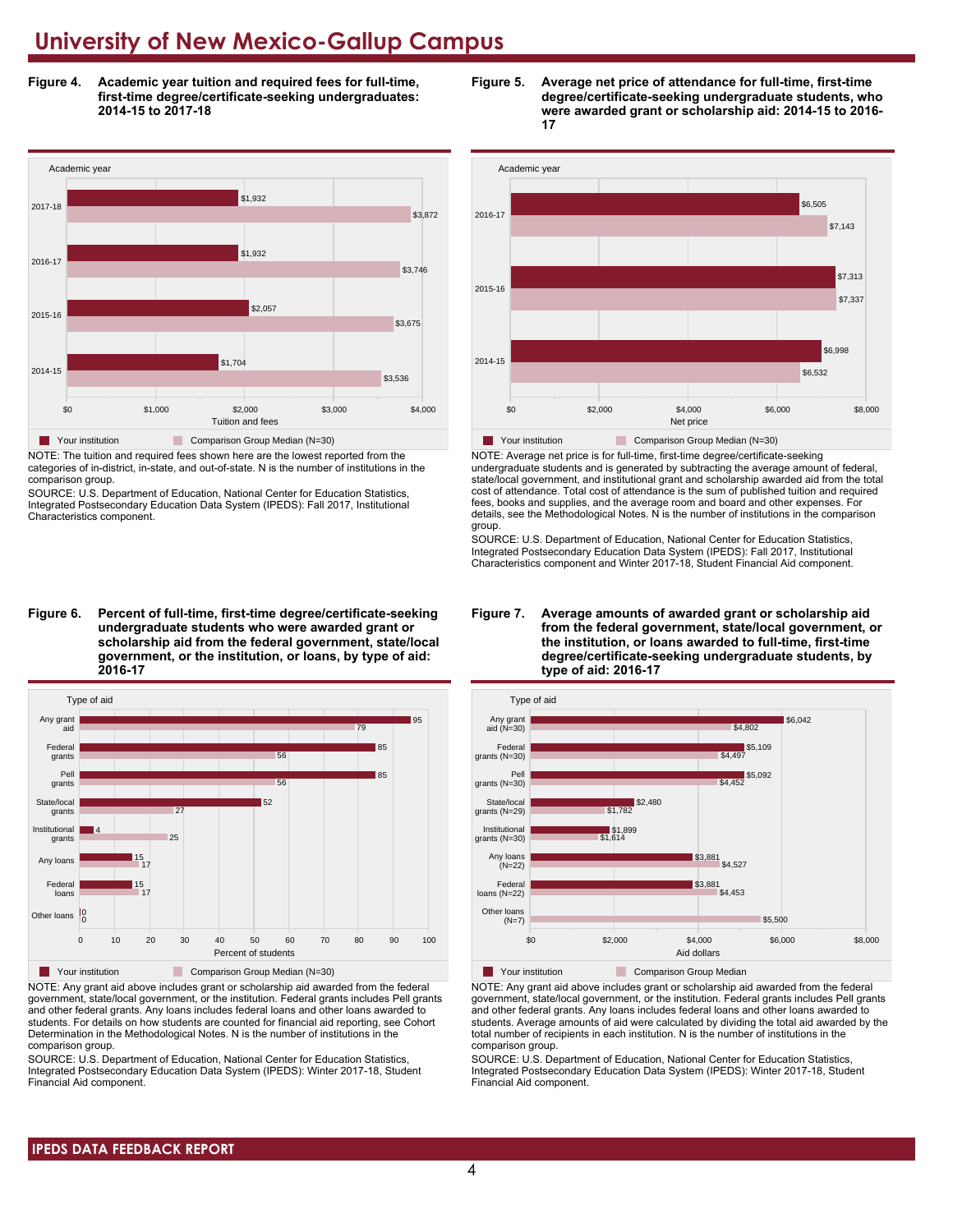**Figure 8. Percent of all undergraduates awarded aid, by type of aid: 2016-17**

**Figure 9. Average amount of aid awarded to all undergraduates, by type of aid: 2016-17**



NOTE: Any grant aid above includes grant or scholarship aid awarded from the federal government, state/local government, the institution, or other sources. Federal loans includes only federal loans awarded to students. N is the number of institutions in the comparison group.

SOURCE: U.S. Department of Education, National Center for Education Statistics, Integrated Postsecondary Education Data System (IPEDS): Winter 2017-18, Student Financial Aid component.



NOTE: Any grant aid above includes grant or scholarship aid from the federal government, state/local government, the institution, or other sources. Federal loans includes federal loans to students. Average amounts of aid were calculated by dividing the total aid awarded by the total number of recipients in each institution. N is the number of institutions in the comparison group.

SOURCE: U.S. Department of Education, National Center for Education Statistics, Integrated Postsecondary Education Data System (IPEDS): Winter 2017-18, Student Financial Aid component.

#### **Figure 10. Retention rates of full-time, first-time degree/certificate seeking students: Fall 2016 cohort**



NOTE: Retention rates are measured from the fall of first enrollment to the following fall. Academic reporting institutions report retention data as of the institution's official fall reporting date or as of October 15, 2016. Program reporters determine the cohort with enrollment any time between August 1-October 31, 2016 and retention based on August 1, 2017. For more details, see the Methodological Notes. N is the number of institutions in the comparison group.

SOURCE: U.S. Department of Education, National Center for Education Statistics, Integrated Postsecondary Education Data System (IPEDS): Spring 2018, Fall Enrollment component.

#### **Figure 11. Graduation and transfer-out rates of full-time, first-time degree/certificate-seeking undergraduates within 150% of normal time to program completion: 2014 cohort**



NOTE: Graduation rate cohort includes all full-time, first-time degree/certificate-seeking undergraduate students. Graduation and transfer-out rates are the Student Right-to-Know rates. Only institutions with mission to prepare students to transfer are required to report transfer out. For more details, see the Methodological Notes. N is the number of institutions in the comparison group.

SOURCE: U.S. Department of Education, National Center for Education Statistics, Integrated Postsecondary Education Data System (IPEDS): Winter 2017-18, Graduation Rates component.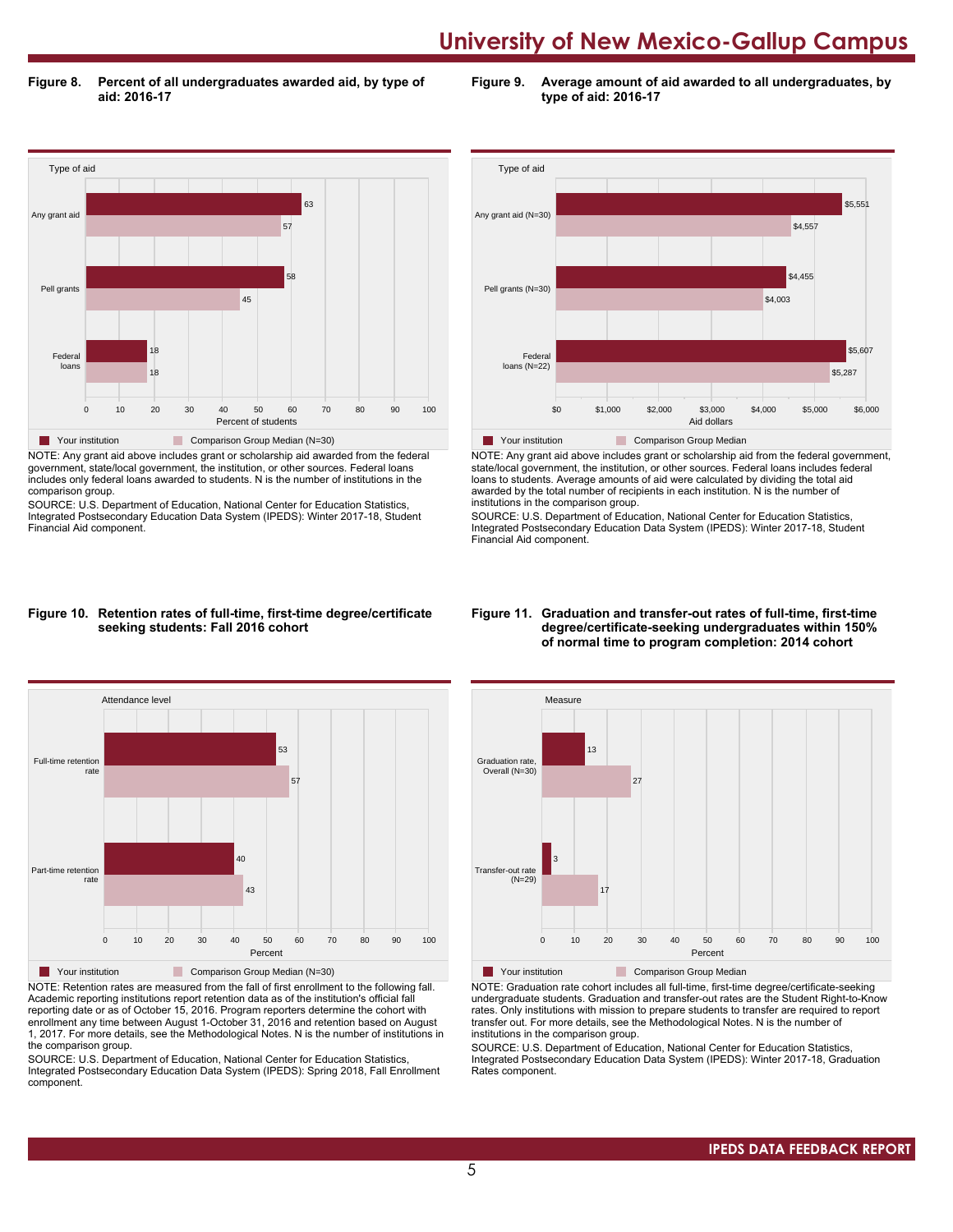**Figure 12. Graduation rates of full-time, first-time degree/certificate-seeking undergraduates within 150% of normal time to program completion, by race/ethnicity: 2014 cohort**



NOTE: For more information about disaggregation of data by race and ethnicity, see the Methodological Notes. The graduation rates are the Student Right-to-Know (SRK) rates. Median values for the comparison group will not add to 100%. N is the number of institutions in the comparison group.

SOURCE: U.S. Department of Education, National Center for Education Statistics, Integrated Postsecondary Education Data System (IPEDS): Winter 2017-18, Graduation Rates component.

#### **Figure 13. Graduation rates of full-time, first-time degree/certificateseeking undergraduates within 150% of normal time to program completion, by financial aid type: 2014 cohort**

#### **Figure 14. Graduation rates of full-time, first-time degree/certificateseeking undergraduates within normal time, and 150% and 200% of normal time to completion: 2013 cohort**



NOTE: Graduation rate cohort includes all full-time, first-time degree/certificate-seeking undergraduate students. Data were collected on those students, who at entry of the cohort, were awarded a Pell Grant and students who were awarded a Subsidized Stafford loan, but did not receive a Pell Grant. Graduation rates are the Student Right-to-Know rates. Only institutions with mission to prepare students to transfer are required to report transfer out. For more details, see the Methodological Notes. N is the number of institutions in the comparison group.

SOURCE: U.S. Department of Education, National Center for Education Statistics, Integrated Postsecondary Education Data System (IPEDS): Winter 2017-18, Graduation Rates component.



**Your institution** Comparison Group Median (N=30) NOTE: The 150% graduation rate is the Student Right-to-Know (SRK) rates; the Normal time and 200% rates are calculated using the same methodology. For details, see the Methodological Notes. N is the number of institutions in the comparison group. SOURCE: U.S. Department of Education, National Center for Education Statistics, Integrated Postsecondary Education Data System (IPEDS): Winter 2017-18, 200% Graduation Rates component.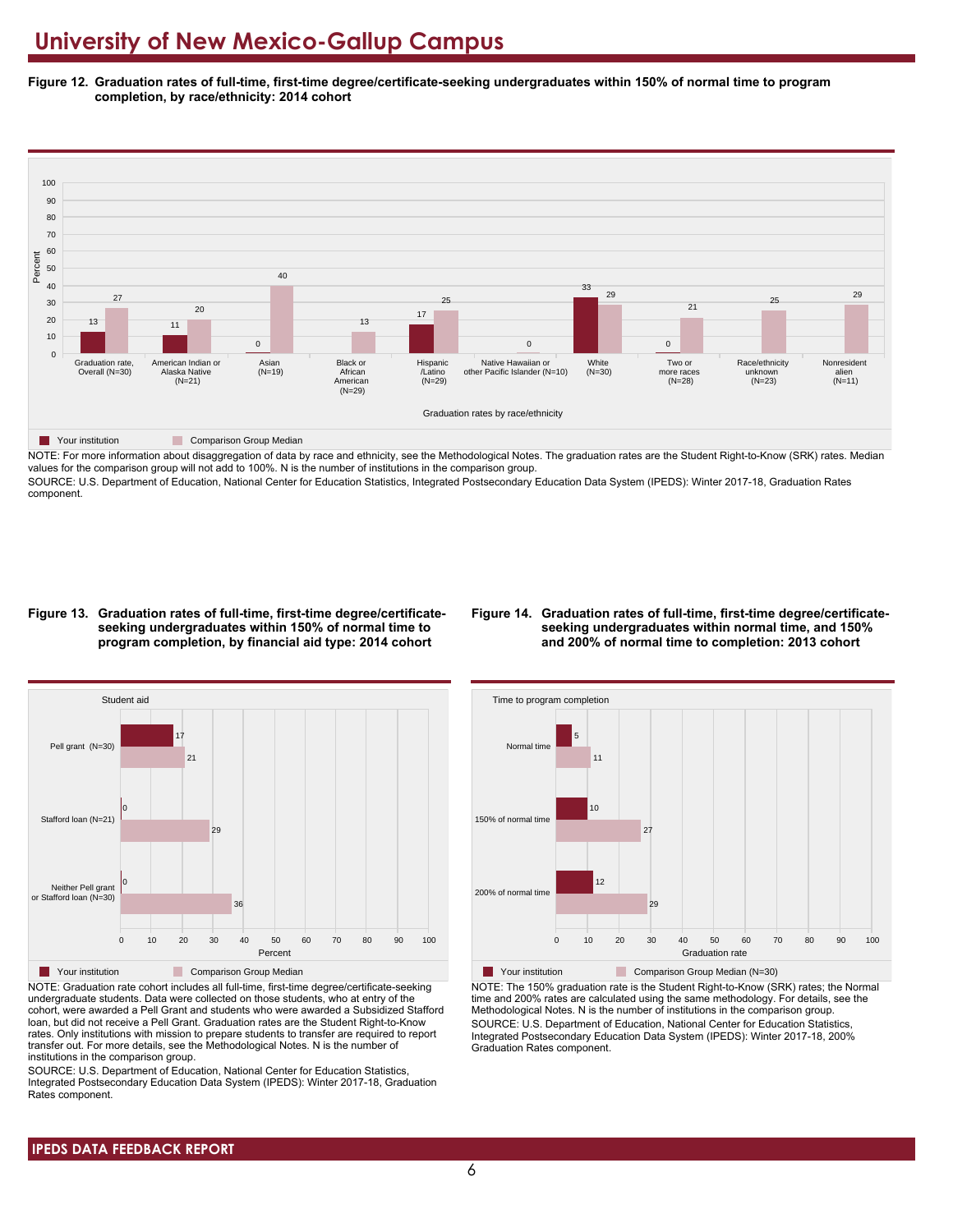#### **Figure 15. Award and enrollment rates of first-time, full-time, degree/certificate-seeking undergraduates after 8 years of entry, by Pell status, 2009-10 cohort**



NOTE: Award measures are based on the highest award received after 8 years of entry and enrollment measures are based on student who did not received an award after 8 years of entry. Student cohorts (i.e., First-time, full-time; First-time, part-time; Non-first-time, full-time; and Non-first-time, part-time) are degree/certificate-seeking undergraduate students who entered the institution between July 1, 2009-June 30, 2010. Pell recipients are students with demonstrated financial need. For more details, see the Methodological Notes. N is the number of institutions in the comparison group.

SOURCE: U.S. Department of Education, National Center for Education Statistics, Integrated Postsecondary Education Data System (IPEDS): Winter 2017-18, Outcome Measures component.

#### **Figure 16. Award and enrollment rates of first-time, part-time, degree/certificate-seeking undergraduates after 8 years of entry, by Pell status, 2009-10 cohort**



NOTE: Award measures are based on the highest award received after 8 years of entry and enrollment measures are based on student who did not received an award after 8 years of entry. Student cohorts (i.e., First-time, full-time; First-time, part-time; Non-first-time, full-time; and Non-first-time, part-time) are degree/certificate-seeking undergraduate students who entered the institution between July 1, 2009-June 30, 2010. Pell recipients are students with demonstrated financial need. For more details, see the Methodological Notes. N is the number of institutions in the comparison group.

SOURCE: U.S. Department of Education, National Center for Education Statistics, Integrated Postsecondary Education Data System (IPEDS): Winter 2017-18, Outcome Measures component.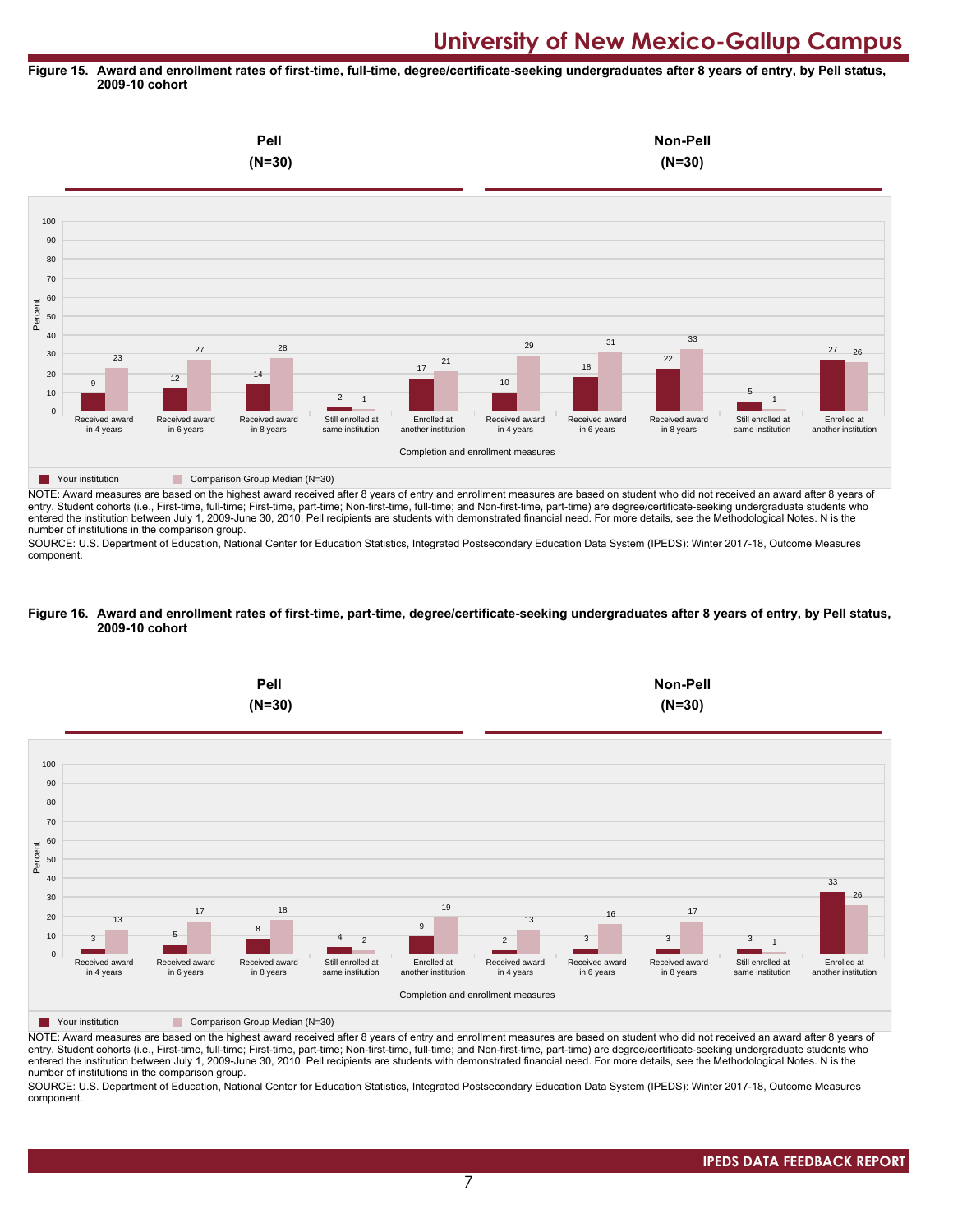**Figure 17. Award and enrollment rates of non-first-time, full-time, degree/certificate-seeking undergraduates after 8 years of entry, by Pell status, 2009-10 cohort**



NOTE: Award measures are based on the highest award received after 8 years of entry and enrollment measures are based on student who did not received an award after 8 years of entry. Student cohorts (i.e., First-time, full-time; First-time, part-time; Non-first-time, full-time; and Non-first-time, part-time) are degree/certificate-seeking undergraduate students who entered the institution between July 1, 2009-June 30, 2010. Pell recipients are students with demonstrated financial need. For more details, see the Methodological Notes. N is the number of institutions in the comparison group.

SOURCE: U.S. Department of Education, National Center for Education Statistics, Integrated Postsecondary Education Data System (IPEDS): Winter 2017-18, Outcome Measures component.

#### **Figure 18. Award and enrollment rates of non-first-time, part-time, degree/certificate-seeking undergraduates after 8 years of entry, by Pell status, 2009-10 cohort**



NOTE: Award measures are based on the highest award received after 8 years of entry and enrollment measures are based on student who did not received an award after 8 years of entry. Student cohorts (i.e., First-time, full-time; First-time, part-time; Non-first-time, full-time; and Non-first-time, part-time) are degree/certificate-seeking undergraduate students who entered the institution between July 1, 2009-June 30, 2010. Pell recipients are students with demonstrated financial need. For more details, see the Methodological Notes. N is the number of institutions in the comparison group.

SOURCE: U.S. Department of Education, National Center for Education Statistics, Integrated Postsecondary Education Data System (IPEDS): Winter 2017-18, Outcome Measures component.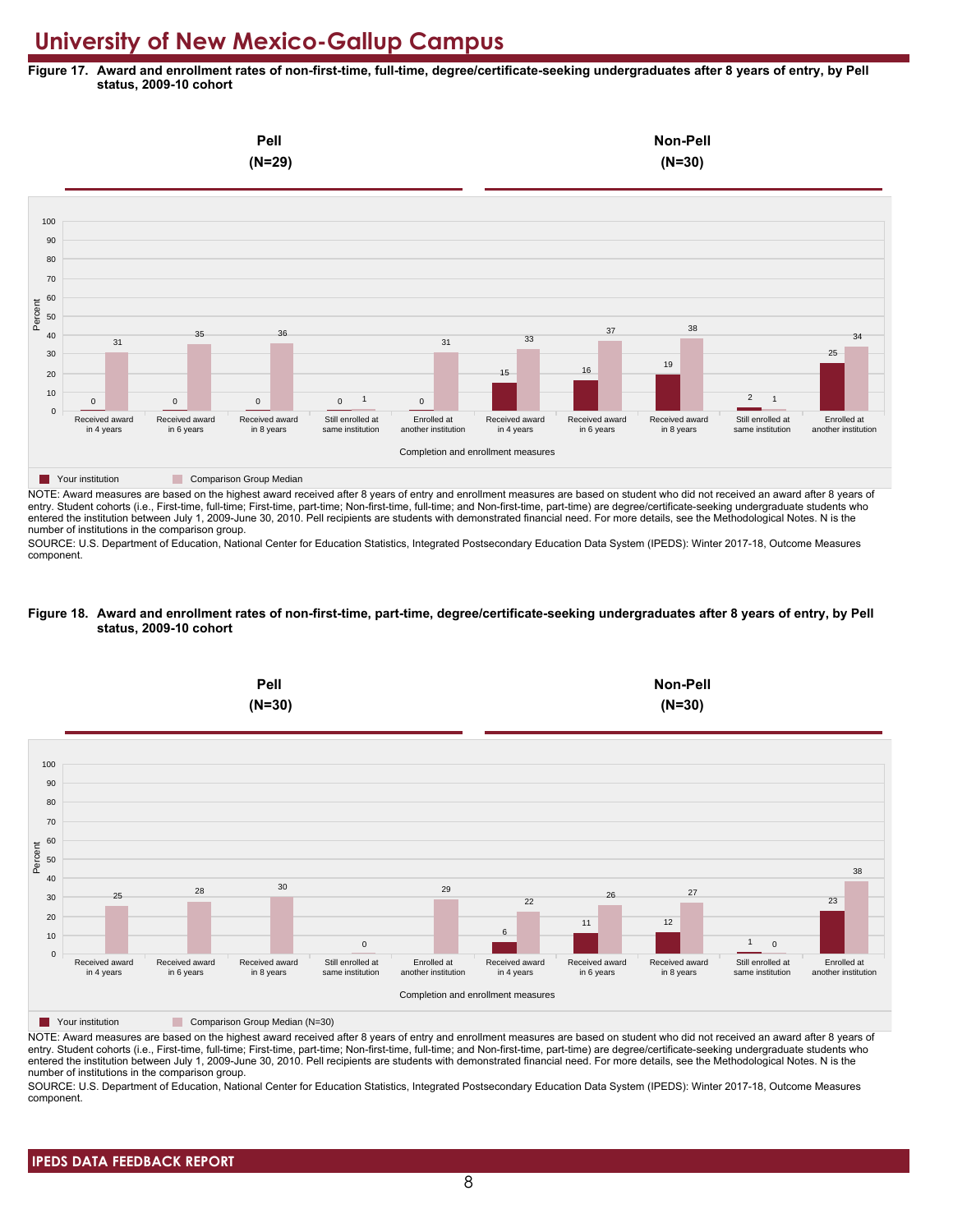**Figure 19. Percent distribution of core revenues, by source: Fiscal year 2017**

**Figure 20. Core expenses per FTE enrollment, by function: Fiscal year 2017**



NOTE: The comparison group median is based on those members of the comparison group that report finance data using the same accounting standards as the comparison institution. For more information, see the Methodological Notes. N is the number of institutions in the comparison group.

SOURCE: U.S. Department of Education, National Center for Education Statistics, Integrated Postsecondary Education Data System (IPEDS): Spring 2018, Finance component.



NOTE: Expenses per full-time equivalent (FTE) enrollment, particularly instruction, may be inflated because finance data includes all core expenses while FTE reflects credit activity only. For details on calculating FTE enrollment and a detailed definition of core expenses, see the Methodological Notes. N is the number of institutions in the comparison group. SOURCE: U.S. Department of Education, National Center for Education Statistics, Integrated Postsecondary Education Data System (IPEDS): Fall 2017, 12-month Enrollment component and Spring 2018, Finance component.

#### **Figure 21. Full-time equivalent staff, by occupational category: Fall 2017**



NOTE: Graduate assistants are not included. For calculation details, see the Methodological Notes. N is the number of institutions in the comparison group. SOURCE: U.S. Department of Education, National Center for Education Statistics, Integrated Postsecondary Education Data System (IPEDS): Spring 2018, Human Resources component.

#### **Figure 22. Average salaries of full-time instructional non-medical staff equated to 9-months worked, by academic rank: Academic year 2017-18**



NOTE: See Methodology Notes for more details on average salary. N is the number of institutions in the comparison group. Medians are not reported for comparison groups with less than three values.

SOURCE: U.S. Department of Education, National Center for Education Statistics, Integrated Postsecondary Education Data System (IPEDS): Spring 2018, Human Resources component.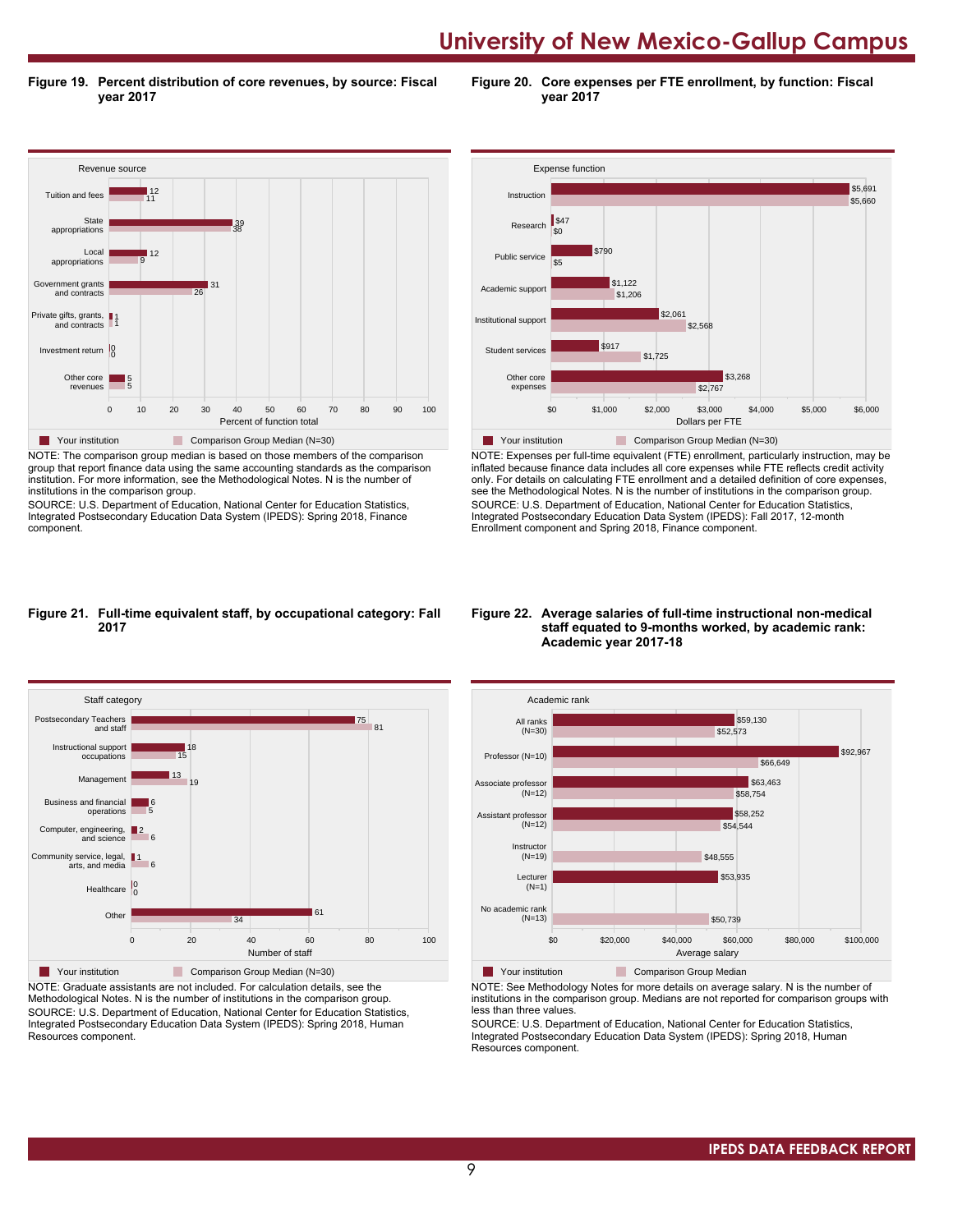**Figure 23. Percent distribution of library collection, by material type: Fiscal Year 2017**

**Figure 24. Percent distribution of library expenses, by function: Fiscal Year 2017**



SOURCE: U.S. Department of Education, National Center for Education Statistics, Integrated Postsecondary Education Data System (IPEDS): Spring 2018, Academic Libraries component.



SOURCE: U.S. Department of Education, National Center for Education Statistics, Integrated Postsecondary Education Data System (IPEDS): Spring 2018, Academic Libraries component.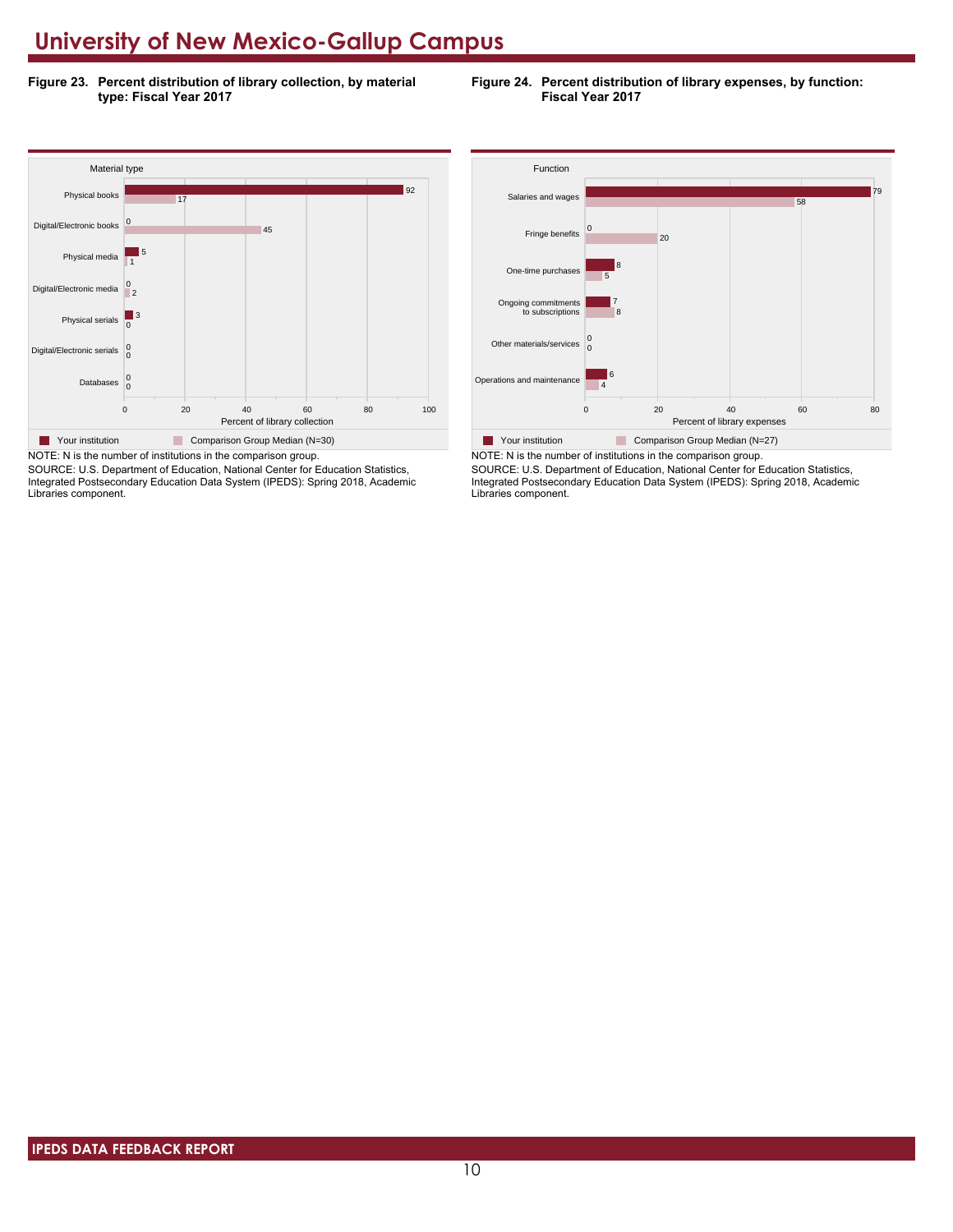# **METHODOLOGICAL NOTES**

### **Overview**

This report is based on data supplied by institutions to IPEDS during 2017-18 data collection year. Response rates exceeded 99% for most surveys. IPEDS First Look reports at <http://nces.ed.gov/pubsearch/getpubcats.asp?sid=010> provide some information on aggregate institutional responses.

# **Use of Median Values for Comparison Group**

This report compares your institution's data to the median value for the comparison group for each statistic shown in the figure. If more than one statistic is present in a figure, the median values are determined separately for each indicator or statistic. Medians are not displayed for comparison groups with fewer than three values. Where percentage distributions are presented, median values may not add to 100%. To access all the data used to create the figures included in this report, go to 'Use the Data' portal on the IPEDS website at this provided link (<http://nces.ed.gov/ipeds>).

#### **Missing Statistics**

If a statistic is not reported for your institution, the omission indicates that the statistic is not relevant to your institution and the data were not collected. Not all notes may be applicable to your report.

### **Use of Imputed Data**

All IPEDS data are subject to imputation for total (institutional) and partial (item) nonresponse. If necessary, imputed values were used to prepare your report.

### **Data Confidentiality**

IPEDS data are not collected under a pledge of confidentiality.

### **Disaggregation of Data by Race/Ethnicity**

When applicable, some statistics are disaggregated by race/ethnicity. Data disaggregated by race/ethnicity have been reported using the 1997 Office of Management and Budget categories. Detailed information about the race/ethnicity categories can be found at <https://nces.ed.gov/ipeds/Section/Resources>.

#### **Cohort Determination for Reporting Student Financial Aid, Graduation Rates, and Outcome Measures**

Student cohorts for reporting Student Financial Aid and Graduation Rates data are based on the reporting type of the institution. For institutions that report based on an academic year (those operating on standard academic terms), student counts and cohorts are based on fall term data. Student counts and cohorts for program reporters (those that do not operate on standard academic terms) are based on unduplicated counts of students enrolled during a full 12-month period.

Student cohorts for reporting Outcome Measures are based on a full-year cohort from July 1-June 30 for all degree-granting institutions.

# **DESCRIPTION OF STATISTICS USED IN THE FIGURES**

# **Admissions (only for non-open-admissions schools)**

# *Admissions and Test Score Data*

Admissions and test score data are presented only for institutions that do not have an open admission policy, and apply to first-time, degree/certificate-seeking undergraduate students only. Applicants include only those students who fulfilled all requirements for consideration for admission and who were notified of one of the following actions: admission, non-admission, placement on a wait list, or application withdrawn (by applicant or institution). Admitted applicants (admissions) include wait-listed students who were subsequently offered admission. Early decision, early action, and students who began studies during the summer prior to the fall reporting period are included. For customized Data Feedback Reports, test scores are presented only if scores are required for admission.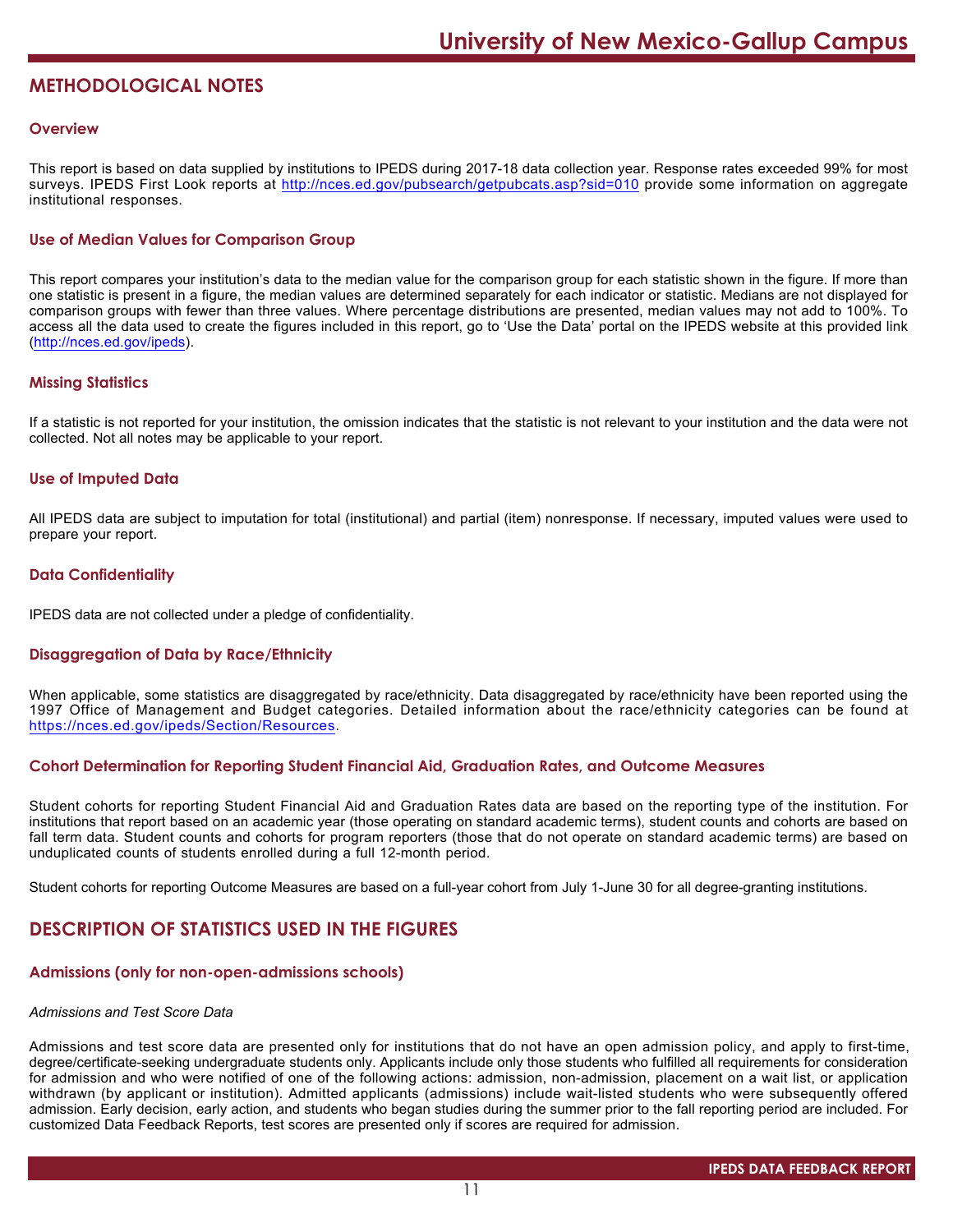# **Student Enrollment**

# *FTE Enrollment*

The full-time equivalent (FTE) enrollment used in this report is the sum of the institution's FTE undergraduate enrollment and FTE graduate enrollment (as calculated from or reported on the 12-month Enrollment component). Undergraduate and graduate FTE are estimated using 12-month instructional activity (credit and/or contact hours). See "Calculation of FTE Students (using instructional activity)" in the IPEDS Glossary at <https://surveys.nces.ed.gov/ipeds/VisGlossaryAll.aspx>.

# *Total Entering Undergraduate Students*

Total entering students are students at the undergraduate level, both full- and part-time, new to the institution in the fall term (or the prior summer term who returned in the fall). This includes all first-time undergraduate students, students transferring into the institution at the undergraduate level, and non-degree/certificate-seeking undergraduates entering in the fall. Only degree-granting, academic year reporting institutions provide total entering student data.

# **Charges and Net Price**

### *Average Institutional Net Price*

Average net price is calculated for full-time, first-time degree/certificate-seeking undergraduates who were awarded grant or scholarship aid from the federal government, state/local government, or the institution anytime during the full aid year. For public institutions, this includes only students who paid the in-state or in-district tuition rate. Other sources of grant aid are excluded. Average net price is generated by subtracting the average amount of federal, state/local government, and institutional grant and scholarship aid from the total cost of attendance. Total cost of attendance is the sum of published tuition and required fees, books and supplies, and the average room and board and other expenses.

For the purpose of the IPEDS reporting, aid awarded refers to financial aid that was awarded to, and accepted by, a student. This amount may differ from the aid amount that is disbursed to a student.

# **Retention, Graduation Rates, and Outcome Measures**

### *Retention Rates*

Retention rates are measures at which students persist in their educational program at an institution, expressed as a percentage. For fouryear institutions, this is the percentage of first-time bachelors (or equivalent) degree-seeking undergraduates from the previous fall who are again enrolled in the current fall. For all other institutions this is the percentage of first-time degree/certificate-seeking students from the previous fall who either re-enrolled or successfully completed their program by the current fall. The full-time retention rate is calculated using the percentage of full-time, first-time degree/certificate-seeking undergraduates, while the part-time rate is calculated using the percentage of part-time, first-time degree/certificate-seeking undergraduates.

### *Graduation Rates and Transfer-out Rate*

Graduation rates are those developed to satisfy the requirements of the Student Right-to-Know Act and Higher Education Act, as amended, and are defined as the total number of individuals from a given cohort of full-time, first-time degree/certificate-seeking undergraduates who completed a degree or certificate within a given percent of normal time to complete all requirements of the degree or certificate program; divided by the total number of students in the cohort of full-time, first-time degree/certificate-seeking undergraduates minus any allowable exclusions. Institutions are permitted to exclude from the cohort students who died or were totally and permanently disabled; those who left school to serve in the armed forces or were called up to active duty; those who left to serve with a foreign aid service of the federal government, such as the Peace Corps; and those who left to serve on an official church mission.

A further extension of the traditional Graduation Rates (GR) component which carries forward 100% and 150% graduation rates data previously reported in the GR component is the Graduation Rates 200% (GR200) component, which request information on any additional completers and exclusions from the cohort between 151% and 200% normal time for students to complete all requirements of their program of study.

Transfer-out rate is the total number of students from the cohort who are known to have transferred out of the reporting institution (without earning a degree/award) and subsequently re-enrolled at another institution within the same time period; divided by the same adjusted cohort (initial cohort minus allowable exclusions) as described above. Only institutions with a mission that includes providing substantial preparation for students to enroll in another eligible institution are required to report transfers out.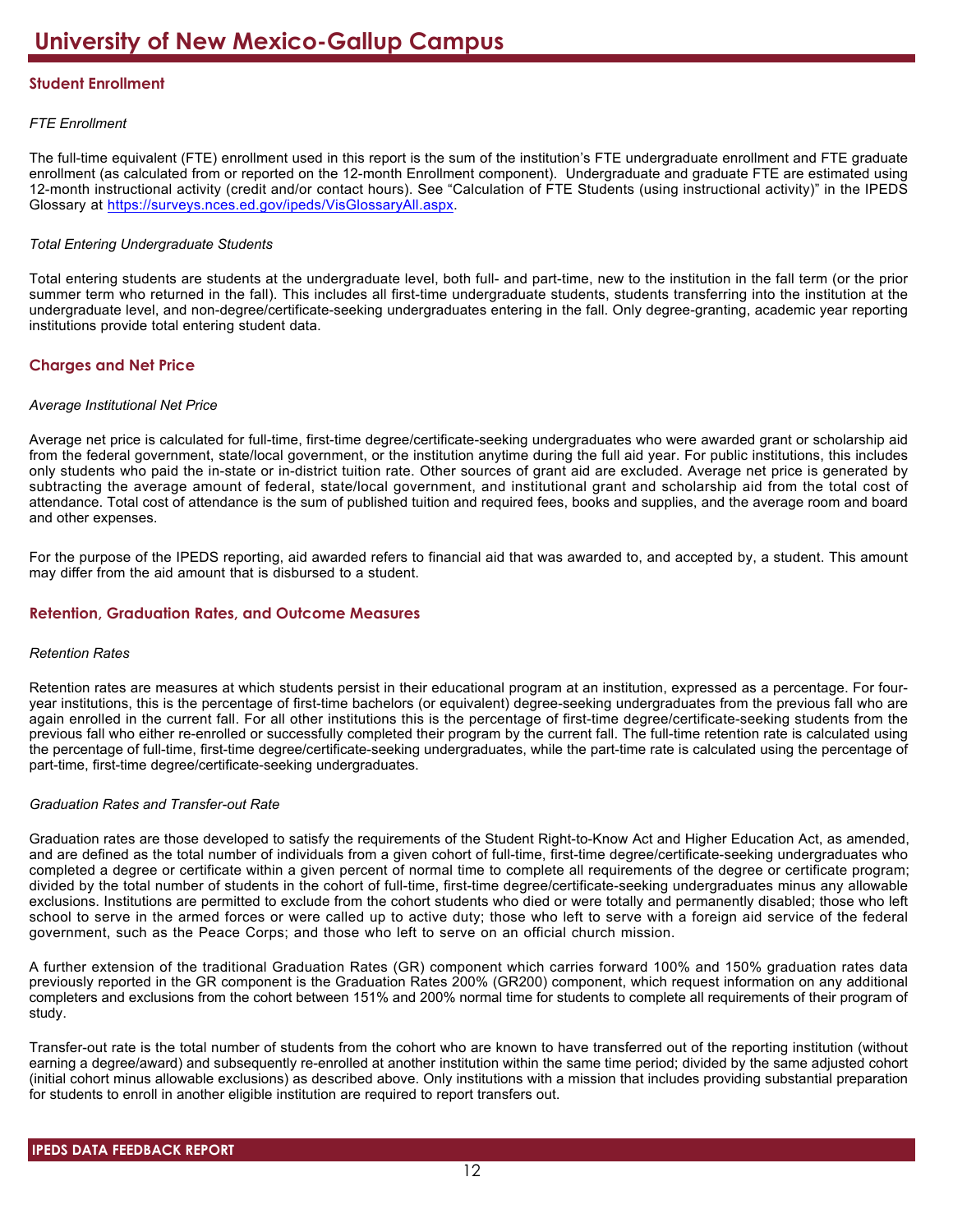#### *Outcome Measures Data*

Alternative measures of student success are reported by degree-granting institutions to describe the outcomes of four degree/certificateseeking undergraduate student groups: Full-time, first-time (FTFT); Part-time, first-time (PTFT); Full-time, non-first-time (FTNFT); and Parttime, non-first-time (PTNFT). Additionally, each of the four cohorts collects data on two subcohorts: Pell grant recipients and non-Pell grant recipients. These measures provide the 4-year, 6-year, and 8-year award rates (or completions rates) after entering an institution. NCES calculates award rates by dividing a cohort's or subcohort's adjusted cohort into the number of total awards at 4-year, 6-year, and 8-year status points.

The initial cohort can be revised and take allowable exclusions resulting in an adjusted cohort. Institutions are permitted to exclude from the initial cohort the following: 1) students who died or were totally and permanently disabled; 2) those who left school to serve in the armed forces or were called up to active duty; 3) those who left to serve with a foreign aid service of the federal government, such as the Peace Corps; and 4) those who left to serve on an office church mission.

The highest award and the type of award (i.e., certificate, Associate's, or Bachelor's) are reported at each status point. For students who did not earn an undergraduate award after 8-years of entry, the enrollment statuses are reported as either still enrolled at the institution, or subsequently transferred out of the institution. Unlike the Graduation Rates data, all institutions must report on a full-year cohort (students entering July 1 of one year to June 30 to the next) and on their transfer out students, regardless if the institution has a mission that provides substantial transfer preparation.

#### **Finance**

#### *Core Revenues*

Core revenues for public institutions reporting under GASB standards include tuition and fees; government (federal, state, and local) appropriations and operating and nonoperating grants/contracts; private gifts, grants, and contracts (private operating grants/contracts plus gifts and contributions from affiliated entities); sales and services of educational activities; investment income; other operating and nonoperating sources; and other revenues and additions (capital appropriations and grants and additions to permanent endowments). "Other core revenues" include federal appropriations, sales and services of educational activities, other operating and nonoperating sources, and other revenues and additions.

Core revenues for private, not-for-profit institutions (and a small number of public institutions) reporting under FASB standards include tuition and fees; government (federal, state, and local) appropriations and grants/contracts; private gifts, grants/contracts (including contributions from affiliated entities); investment return; sales and services of educational activities; and other sources (a generated category of total revenues minus the sum of core and noncore categories on the Finance component). "Other core revenues" include government (federal, state, and local) appropriations, sales and services of educational activities, and other sources.

Core revenues for private, for-profit institutions reporting under FASB standards include tuition and fees; government (federal, state, and local) appropriations and grants/contracts; private grants/ contracts; investment income; sales and services of educational activities; and other sources (a generated category of total revenues minus the sum of core and noncore categories on the Finance component). "Other core revenues" include government (federal, state, and local) appropriations and other sources.

At degree-granting institutions, core revenues exclude revenues from auxiliary enterprises (e.g., bookstores and dormitories), hospitals, and independent operations. Non-degree-granting institutions do no report revenue from auxiliary enterprises in a separate category, and thus may include these amounts in the core revenues from other sources.

#### *Core Expenses*

Core expenses include expenses for instruction, research, public service, academic support, institutional support, student services, grant aid/scholarships and fellowships (net of discounts and allowances), and other functional expenses (a generated category of total expense minus the sum of core and noncore functions on the Finance component). Expenses for operation and maintenance of plant, depreciation, and interest are allocated to each of the other functions. Core expenses at degree-granting institutions exclude expenses for auxiliary enterprises (e.g., bookstores and dormitories), hospitals, and independent operations. Non-degree-granting institutions do not report expenses for auxiliary enterprises in a separate category and thus may include these amounts in the core expenses as other expenses. "Other core expenses" is the sum of grant aid/scholarships and fellowships and other expenses.

#### *Endowment Assets*

Endowment assets, for public institutions under GASB standards, and private, not-for-profit institutions under FASB standards, include gross investments of endowment funds, term endowment funds, and funds functioning as endowment for the institution and any of its foundations and other affiliated organizations. Private, for-profit institutions under FASB do not hold or report endowment assets.